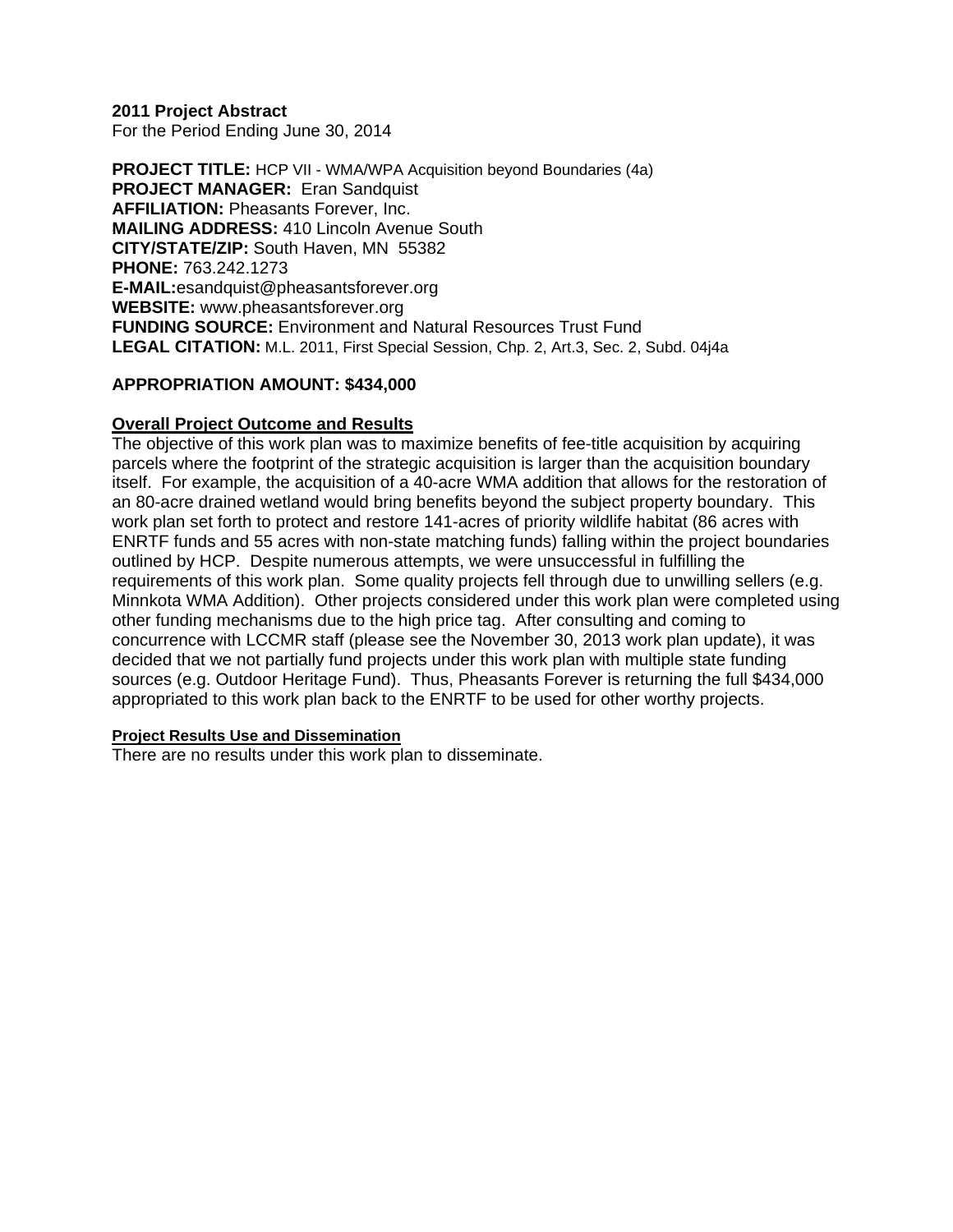

# **Environment and Natural Resources Trust Fund (ENRTF) M.L. 2011 Work Plan Final Report**

| Date of Status Update:          | 10/13/2014          |                               |
|---------------------------------|---------------------|-------------------------------|
| Date of Next Status Update:     | <b>Final Report</b> |                               |
| Date of Work Plan Approval:     | 8/11/2011           |                               |
| <b>Project Completion Date:</b> | 6/30/2014           | Is this an amendment request? |

**Project Title: HCP VII - WMA/WPA Acquisition beyond Boundaries (4a)**

**Project Manager:** Eran Sandquist **Affiliation:** Pheasants Forever Inc **Address:** 410 Lincoln Avenue S **City:** South Haven **State:** MN **Zipcode:** 55382

**Telephone Number:** (763) 242-1273 **Email Address:** esandquist@pheasantsforever.org **Web Address:** www.pheasantsforever.org

#### **Location:**

 **Counties Impacted:** Lac qui Parle, LeSeur, Rice

 **Ecological Section Impacted:** Minnesota and Northeast Iowa Morainal (222M), North Central Glaciated Plains (251B)

| <b>Total ENRTF Project Budget:</b> | <b>ENRTF Appropriation \$:</b> | 434,000 |
|------------------------------------|--------------------------------|---------|
|                                    | <b>Amount Spent \$:</b>        |         |
|                                    | <b>Balance \$:</b>             | 434,000 |

**Legal Citation:** M.L. 2011, First Special Session, Chp. 2, Art.3, Sec. 2, Subd. 04j4a

#### **Appropriation Language:**

\$1,737,000 the first year and \$1,738,000 the second year are from the trust fund to the commissioner of natural resources for the acceleration of agency programs and cooperative agreements. Of this appropriation, \$125,000 the first year and \$125,000 the second year are to the commissioner of natural resources for agency programs and \$3,225,000 is for agreements as follows: \$637,000 the first year and \$638,000 the second year with Ducks Unlimited, Inc.; \$38,000 the first year and \$37,000 the second year with Friends of Detroit Lakes Wetland Management District; \$25,000 the first year and \$25,000 the second year with Leech Lake Band of Ojibwe; \$225,000 the first year and \$225,000 the second year with Minnesota Land Trust; \$200,000 the first year and \$200,000 the second year with Minnesota Valley National Wildlife Refuge Trust, Inc.; \$242,000 the first year and \$243,000 the second year with Pheasants Forever, Inc.; and \$245,000 the first year and \$245,000 the second year with The Trust for Public Land to plan, restore, and acquire fragmented landscape corridors that connect areas of quality habitat to sustain fish, wildlife, and plants. The United States Department of Agriculture, Natural Resources Conservation Service, is an authorized cooperating partner in the appropriation. Expenditures are limited to the project corridor areas as defined in the work program. Land acquired with this appropriation must be sufficiently improved to meet at least minimum habitat and facility management standards, as determined by the commissioner of natural resources. This appropriation may not be used for the purchase of habitable residential structures, unless expressly approved in the work program. All conservation easements must be perpetual and have a natural resource management plan. Any land acquired in fee title by the commissioner of natural resources with money from this appropriation must be designated as an outdoor recreation unit under Minnesota Statutes, section 86A.07. The commissioner may similarly designate any lands acquired in less than fee title. A list of proposed restorations and fee title and easement acquisitions must be provided as part of the required work program. An entity who acquires a conservation easement with appropriations from the trust fund must have a long-term stewardship plan for the easement and a fund established for monitoring and enforcing the agreement. Money appropriated from the trust fund for easement acquisition may be used to establish a monitoring, management, and enforcement fund as approved in the work program. An annual financial report is required for any monitoring, management, and enforcement fund established, including expenditures from the fund. This appropriation is available until June 30, 2014, by which time the project must be completed and final products delivered.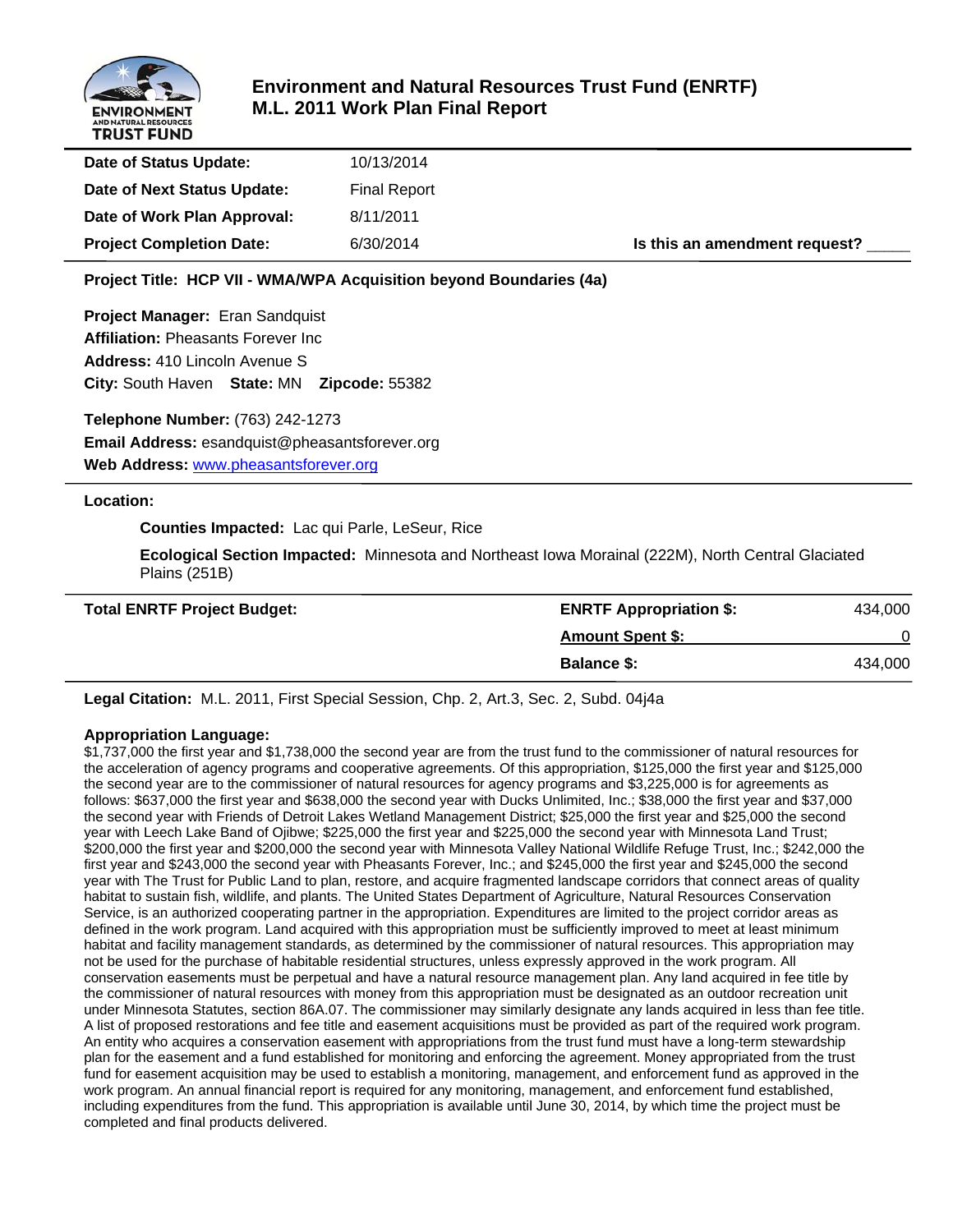### **I. PROJECT TITLE:** HCP VII – 4a – WMA/WPA Acquisition beyond Boundaries

### **II. FINAL PROJECT STATEMENT:**

The objective of this work plan was to maximize benefits of fee-title acquisition by acquiring parcels where the footprint of the strategic acquisition is larger than the acquisition boundary itself. For example, the acquisition of a 40-acre WMA addition that allows for the restoration of an 80-acre drained wetland would bring benefits beyond the subject property boundary. This work plan set forth to protect and restore 141-acres of priority wildlife habitat (86 acres with ENRTF funds and 55 acres with nonstate matching funds) falling within the project boundaries outlined by HCP. Despite numerous attempts, we were unsuccessful in fulfilling the requirements of this work plan. Some quality projects fell through due to unwilling sellers (e.g. Minnkota WMA Addition). Other projects considered under this work plan were completed using other funding mechanisms due to the high price tag. After consulting and coming to concurrence with LCCMR staff (please see the November 30, 2013 work plan update), it was decided that we not partially fund projects under this work plan with multiple state funding sources (e.g. Outdoor Heritage Fund). Thus, Pheasants Forever is returning the full \$434,000 appropriated to this work plan back to the ENRTF to be used for other worthy projects.

# **III. PROJECT STATUS UPDATES:**

**Project Status as of (November 30, 2011):** Rising land prices and strong commodity prices are a major factor in the agricultural real estate market today. We have seen land prices increase in these areas, sometimes as much as 2% a month. Because of this, landowners are hesitant to sell knowing their investment in land is easily outgaining the stock markets. The strong markets will force NGO's and other government entities purchasing lands in fee-title to move quickly and efficiently to close deals.

We have started conversations with all three landowners and have completed an appraisal on one property. Depending on negotiations, one appraisal and subsequent acquisition will be all that is required to spend grant funds and complete the project

**Project Status as of (May 31, 2012):** Rising land prices and strong commodity prices continue to be major factors in the agricultural real estate market today. Land prices continue to rise and many counties are experiencing record high sale prices. Landowners are looking to get top dollar for their properties and in some cases appraisals are not able to keep up with current land sales.

An offer was made on the Minnkota property and was rejected because of differences in value. PF has started working on the Sanborn Lake WMA parcel.

**Project Status as of (November 30, 2012):** We have been largely unsuccessful at securing the identified high priority parcels. Our attempt at securing the second parcel was unsuccessful not because a purchase price couldn't be agreed upon, but because of the lack of available funding. Land prices continued to rise which resulted in a certified appraised value almost twice as much as funding is available in this entire grant (both match and ENRTF).

We will try to pursue the last remaining parcel on the list.

**Project Status as of (May 31, 2013):** We are happy to report that PF and the owners of the Erin Prairie WPA Addition parcel have come to an agreement and have entered into a purchase agreement. We will be diligently moving forward towards closing.

**Project Status as of (November 30, 2013):** Although we were able to close on the Erin Prairie WPA parcel, we were not able to use ENRTF funding because our matching funds for the project fell through. PF utilized OHF funds to complete the project. We did discuss possibility of using both ENRTF and OHF funds to complete the project, but concluded intermingling the funds would require more administrative work than we felt public funding should pay for.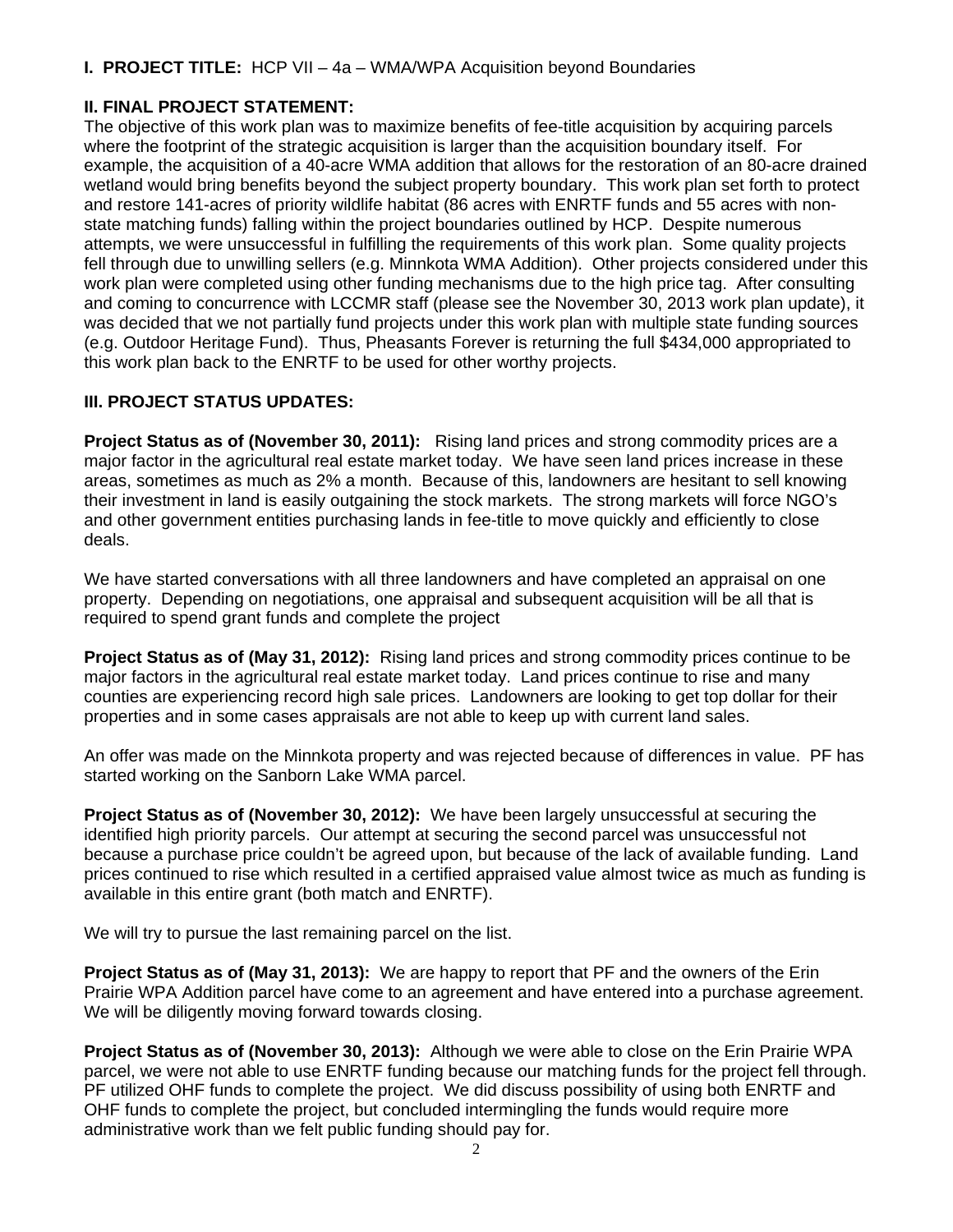We are continuing to look for replacement properties that meet the requirements of this grant and will request an amendment to the work plan when the best opportunity presents itself.

**Project Status as of (May 31, 2014):** A unique property meeting the grant criteria was identified and an offer has been made. We are waiting for a response from the seller. It is possible to close on this tract prior to the end of the grant period. We will ask for an accomplishment amendment only if the transaction can feasibly close before the June  $30<sup>th</sup>$  deadline.

### **IV. PROJECT ACTIVITIES AND OUTCOMES:**

### **ACTIVITY 1:** Fee-Title Acquisition

**Description:** Within the designated HCP work areas, Pheasants Forever will acquire 86 acres in fee title and restore using ENRTF funds (an additional 55 acres will be acquired and restored with \$275,000 in non-state funds) with the footprint of each parcel larger than the legal property boundaries of the acquisitions. Acquired tracts will be transferred to the DNR as part of the Wildlife Management Area system or to the US Fish and Wildlife Service for enrollment into the National Wildlife Refuge System as Waterfowl Production Areas.

In addition to the footprint requirement, all acquisitions will provide public access and will meet one or more of the following criteria:

- Protect native remnant prairie.
- Protect wetland/prairie complexes.
- Adjacent to permanently protected lands and will provide connectivity.
- Will enable the restoration of croplands to wetland/prairie complexes.
- Will enable the restoration of adjacent permanently protected lands.

PF will work with DNR and/or USFWS land managers to develop and implement restoration and management plans that will meet all ENRTF requirements. Restoration of the acquired tracts will be funded with ENRTF grant dollars in this proposal. County board approval will be obtained for all acquisitions before closing and will have DNR Commissioner approval in writing. PF will record a notice of funding restriction on the acquired parcel and will complete land acquisition, transaction costs, and future costs analysis reports for all acquisitions.

### **Summary Budget Information for Activity 1:**

| <b>ENRTF Budget:</b> |           | \$434,000 |
|----------------------|-----------|-----------|
| <b>Amount Spent:</b> | <b>SO</b> |           |
| <b>Balance:</b>      |           | \$434,000 |

#### **Activity Completion Date:**

| <b>Outcome</b>                                     | <b>Completion</b><br><b>Date</b> | <b>Budget</b> |
|----------------------------------------------------|----------------------------------|---------------|
| 1. Acquire approximately 86 acres fee-title        | June 30, 2013                    | \$394,000     |
| 2. Restore approximately 86 acres (acquired acres) | June 30, 2013                    | \$40,000      |

#### **Activity Status as of** (**November 30, 2011**):

Tract Name - Erin Prairie WPA Addition: The landowners have been contacted. Appraisal will be completed if Minnkota and Lake Sanborn projects fall through.

Tract Name - Lake Sanborn WMA: The landowners have been contacted. Appraisal will be completed if the Minnkota project falls through.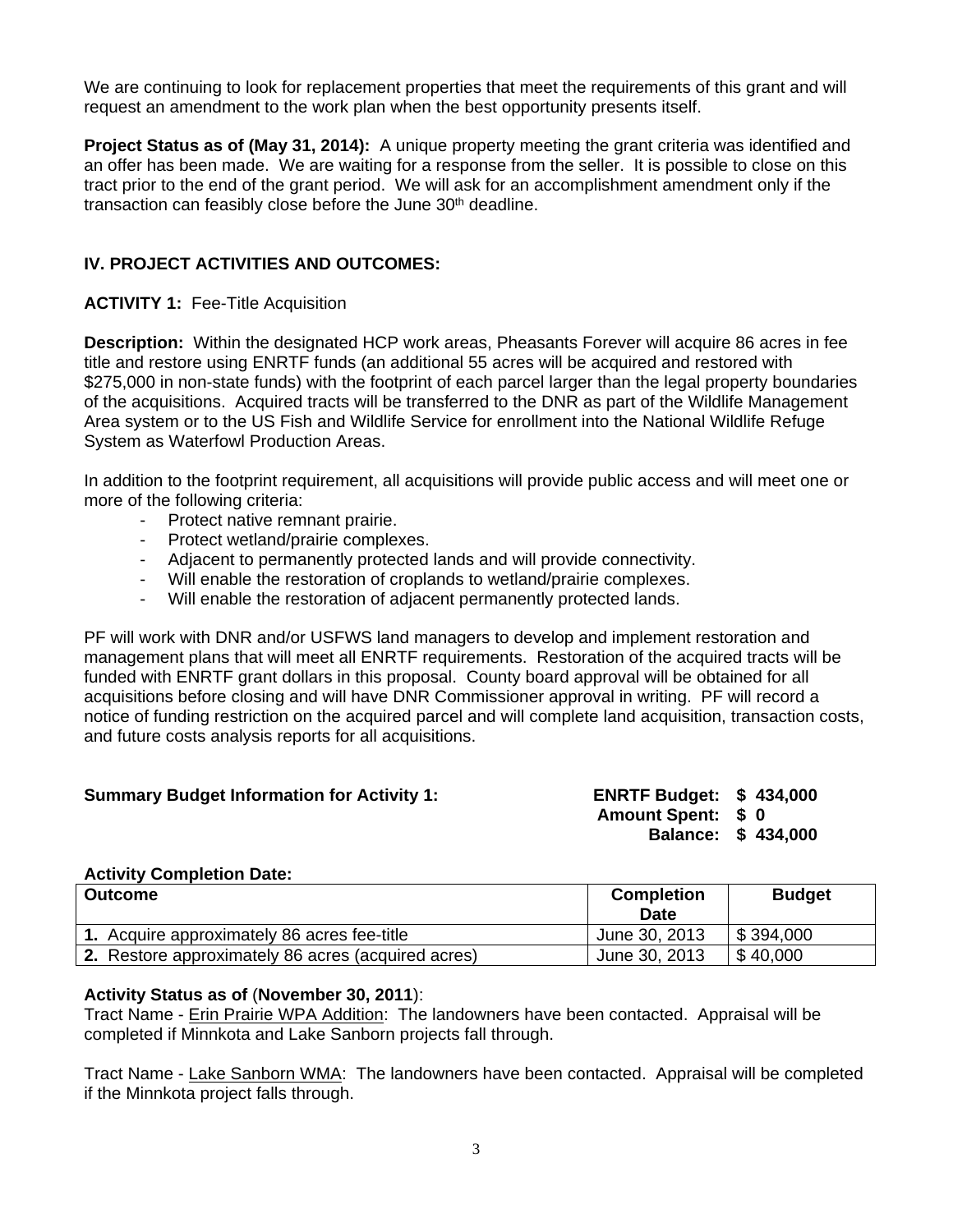Tract Name - Minnkota WMA Addition: An appraisal has been completed on the property and landowners have been notified of the fair market value. The value for the property was much higher than anticipated requiring PF to secure additional funds if landowner agrees to a sale.

### **Activity Status as of** (**May 31, 2012**)**:**

Tract Name - Erin Prairie WPA Addition: Conversations have started with the landowner on starting the appraisal process.

Tract Name - Lake Sanborn WMA: Strong farmland prices continue to plague our ability to secure parcels. Because of high land prices the landowners decided to sell the entire parcel, changing the acreage from 160 acres to 217 acres. This acreage change combined with land prices brought the total appraised value significantly higher than what is in the budget for this appropriation. It would be nearly impossible to raise enough non-state matching funds to complete this project. PF may look into using our OHF appropriations to purchase this property.

Tract Name - Minnkota WMA Addition: PF's offer was rejected by the landowner. The project was put in abeyance.

### **Activity Status as of** (**November 30, 2012**)**:**

Tract Name - Erin Prairie WPA Addition: The appraisal process was initiated and we are hoping to make an offer to the landowner in the early part of 2013.

Tract Name - Lake Sanborn WMA: Because of the unanticipated high appraised value of this property, PF utilized OHF funds to successfully secure this tract. The final acreage for the parcel totaled 217 acres and was purchased for \$1,270,000.

Tract Name - Minnkota WMA Addition: Another contact was made with the landowner. The project is still in abeyance.

# **Activity Status as of** (**May 31, 2013**)**:**

Tract Name - Erin Prairie WPA Addition: An appraisal was completed on the parcel in the spring of 2013. The landowner recently accepted an offer from PF and both parties have entered into a purchase agreement. We are finalizing the funding package and are hoping to complete the transaction before the end of fiscal year.

Tract Name - Lake Sanborn WMA: Completed with other state funds not associated with this appropriation.

Tract Name - Minnkota WMA Addition: The project is in abeyance.

### **Activity Status as of** (**November 30, 2013**)**:**

Tract Name - Erin Prairie WPA Addition: Completed with other state funds not associated with this appropriation.

Tract Name - Lake Sanborn WMA: Completed with other state funds not associated with this appropriation.

Tract Name - Minnkota WMA Addition: The project is in abeyance.

# **Activity Status as of** (**May 31 2014**)**:**

No changes since last update.

**Final Report Summary:** All projects pursued under this agreement either fell through (fee-title acquisition requires a willing seller) or could only be partially purchased with the appropriated ENRTF funding provided under this work plan. After discussion with partners and LCCMR staff, it was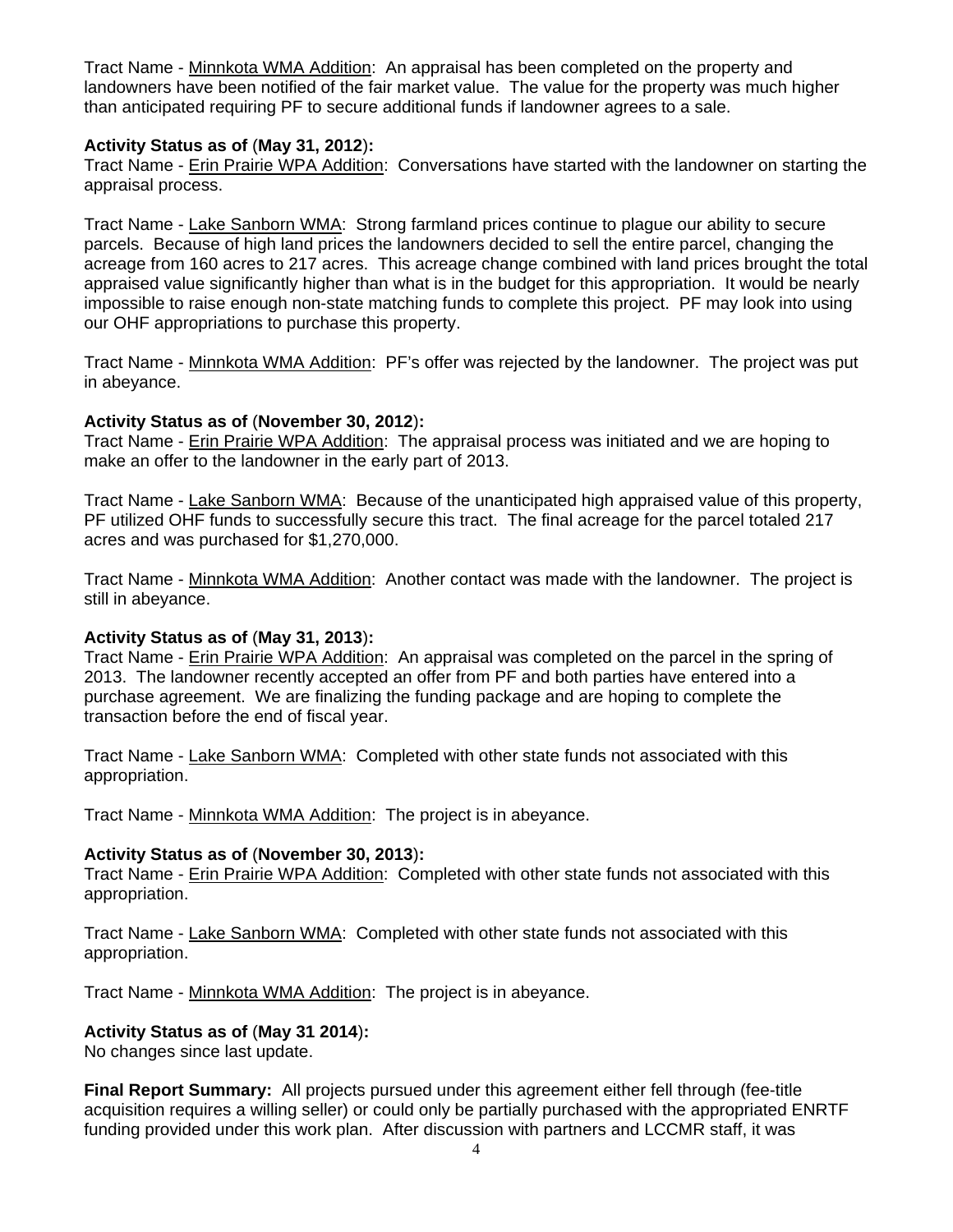concluded to use other funding sources to accomplish the above parcels to avoid partially funding a project with multiple state funding sources. Thus, Pheasants Forever is turning back the entire \$434,000 to the ENRTF as the proposed projects either did not have a willing seller or the acquisition project was completed under a different program.

# **V. DISSEMINATION:**

**Description:** All update and final reports will be available at www.mnhabitatcorridors.org . In addition, PF will work with LCCMR staff to promote accomplishments and projects completed through this partnership in the media. We will forward any media coverage to LCCMR staff for distribution.

**Status as of** (**November 30, 2011**): To date no accomplishments have been made for dissemination.

**Status as of** (**May 31, 2012**)**:** To date no accomplishments have been made for dissemination.

**Status as of** (**November 30, 2012**)**:** To date no accomplishments have been made for dissemination.

**Status as of** (**May 31, 2013**)**:** To date no accomplishments have been made for dissemination.

**Status as of** (**November 30, 2013**)**:** To date no accomplishments have been made for dissemination.

**Status as of** (**May 31, 2014**)**:** To date no accomplishments have been made for dissemination.

**Final Report Summary:** This work plan produced no accomplishments to disseminate.

# **VI. PROJECT BUDGET SUMMARY:**

| <b>Budget Category</b>           | \$ Amount | <b>Explanation</b>                                         |  |  |  |
|----------------------------------|-----------|------------------------------------------------------------|--|--|--|
| Personnel:                       | \$25,000  | Staff expenses including salaries and benefits (.18 FTE    |  |  |  |
|                                  |           | Total (1 yr) - 72% sarary, 28% benefits)                   |  |  |  |
|                                  |           | Director of Conservation/Field Coordinator (\$10,000) .05  |  |  |  |
|                                  |           | FTE - (Program implementation, landowner meetings,         |  |  |  |
|                                  |           | realty work, restoration planning, project management,     |  |  |  |
|                                  |           | RFPs, etc.)                                                |  |  |  |
|                                  |           | Regional Biologists: (\$10,000) .08 FTE - (Program         |  |  |  |
|                                  |           | implementation, landowner meetings, realty work,           |  |  |  |
|                                  |           | restoration planning, project management, RFPs, etc.)      |  |  |  |
|                                  |           | Grants and Contracts Specialist (\$5,000) .05 FTE -        |  |  |  |
|                                  |           | (contract review e.g. purchase agreements, contract        |  |  |  |
|                                  |           | processing, PF to DNR transfer work)                       |  |  |  |
| <b>Service Contracts</b>         | \$40,000  | Restoration work for all acquired lands which may include  |  |  |  |
|                                  |           | prairie seeding, wetland restoration, tree removal, exotic |  |  |  |
|                                  |           | species control, etc.                                      |  |  |  |
| Fee Title Acquisition:           | \$347,000 | Acquisition of 86 acres                                    |  |  |  |
| <b>Professional Services for</b> | \$20,000  | Appraisals, lands surveys, title work, etc.                |  |  |  |
| Acquisition:                     |           |                                                            |  |  |  |
| Travel Expenses in MN:           | \$2,000   | Mileage                                                    |  |  |  |
| <b>TOTAL ENRTF \$434,000</b>     |           |                                                            |  |  |  |
| <b>BUDGET:</b>                   |           |                                                            |  |  |  |

### **A. ENRTF Budget:**

**Explanation of Use of Classified Staff:** N/A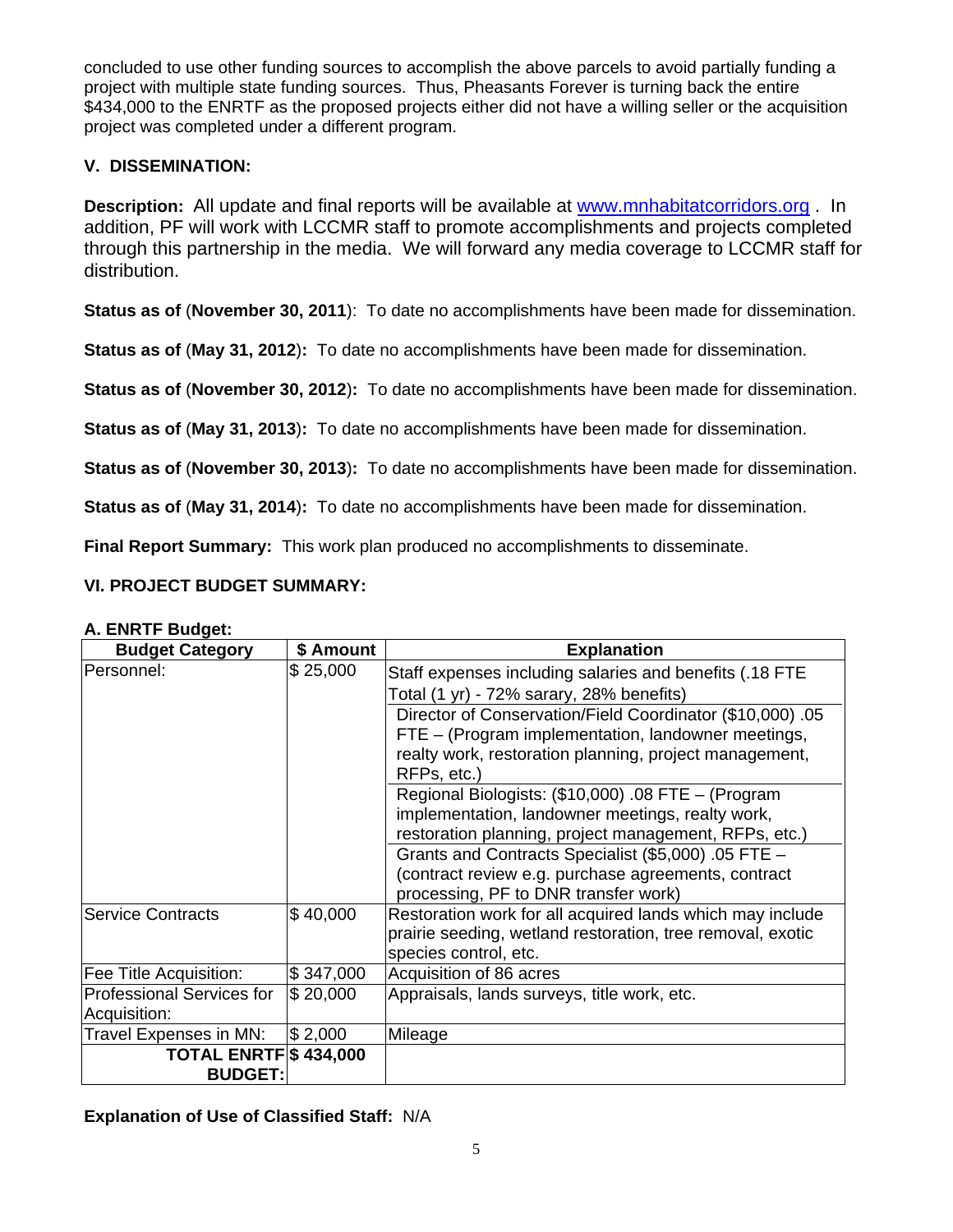### **Explanation of Capital Expenditures Greater Than \$3,500:** N/A

### **Number of Full-time Equivalent (FTE) funded with this ENRTF appropriation:**

Director of Conservation/Field Coordinator: (\$10,000) .05 FTE Regional Biologists: (\$10,000) .08 FTE Grants and Contracts Specialist (\$5,000) .05 FTE

#### **B. Other Funds:**

|                                        | \$ Amount       | \$ Amount    |                                    |
|----------------------------------------|-----------------|--------------|------------------------------------|
| <b>Source of Funds</b>                 | <b>Proposed</b> | <b>Spent</b> | Use of Other Funds                 |
| <b>Non-state</b>                       |                 |              |                                    |
| Private, Federal                       | \$275,000       | \$0          | Fee title acquisition, restoration |
| <b>State</b>                           |                 |              |                                    |
|                                        | \$0             | \$0          |                                    |
| <b>TOTAL OTHER FUNDS:   \$ 275,000</b> |                 | \$0          |                                    |

### **VII. PROJECT STRATEGY:**

**A. Project Partners:** PF will work with other Habitat Conservation Partners to the extent practical. Pheasants Forever will continue to work closely with the MN DNR and the USFWS to ensure all land acquisition obligations are met. All aspects of the acquisition process will be managed and completed by Pheasants Forever. Additional funding partners include private land owners, local PF chapters, conservation groups, and various units of state and local government.

**B. Project Impact and Long-term Strategy:** This project is part of Pheasants Forever's sustained effort of strategically acquiring WMAs and WPAs that provide high quality wildlife and habitat with multiple benefits that are open to the public for wildlife dependant recreation. All lands acquired will be donated to the State of Minnesota for enrollment into the WMA system or will be donated to the USFWS for enrollment into the National Wildlife Refuge System as Federal Waterfowl Production Areas. For each parcel, an IDP will be developed and implemented in collaboration with the appropriate land management agency and all ecological restoration will be completed through this grant.

These strategic acquisitions also move to address several goals outlined in existing habitat/resource plans including: Aquatic Management Area Plan, Wildlife Management Area Plan, Statewide Duck Recovery Plan, Minnesota Pheasant Plan, Statewide Conservation and Preservation Plan, and several others.

### **C. Spending History:**

| <b>Funding Source</b>   | M.L. 2005    | M.L. 2007      | M.L. 2008      | M.L. 2009    | M.L. 2010 |
|-------------------------|--------------|----------------|----------------|--------------|-----------|
|                         | or           | Οľ             | or             | or           | or        |
|                         | FY 2006-07   | <b>FY 2008</b> | <b>FY 2009</b> | FY 2010      | FY 2011   |
| <b>ENRTF</b>            | \$404,300    | \$450,000      | \$350,000      | \$350,000    | \$0       |
|                         | Subd. $5(a)$ | Subd. $4(b)$   | Subd. $3(c)$   | Subd. $4(e)$ |           |
| Other Funds (non state) | \$485,758    | \$361,150      | \$428,446      | \$350,000    | \$0       |

# **VIII. ACQUISITION/RESTORATION LIST:** NA

### **IX. MAP(S):** NA

### **X. RESEARCH ADDENDUM:** N/A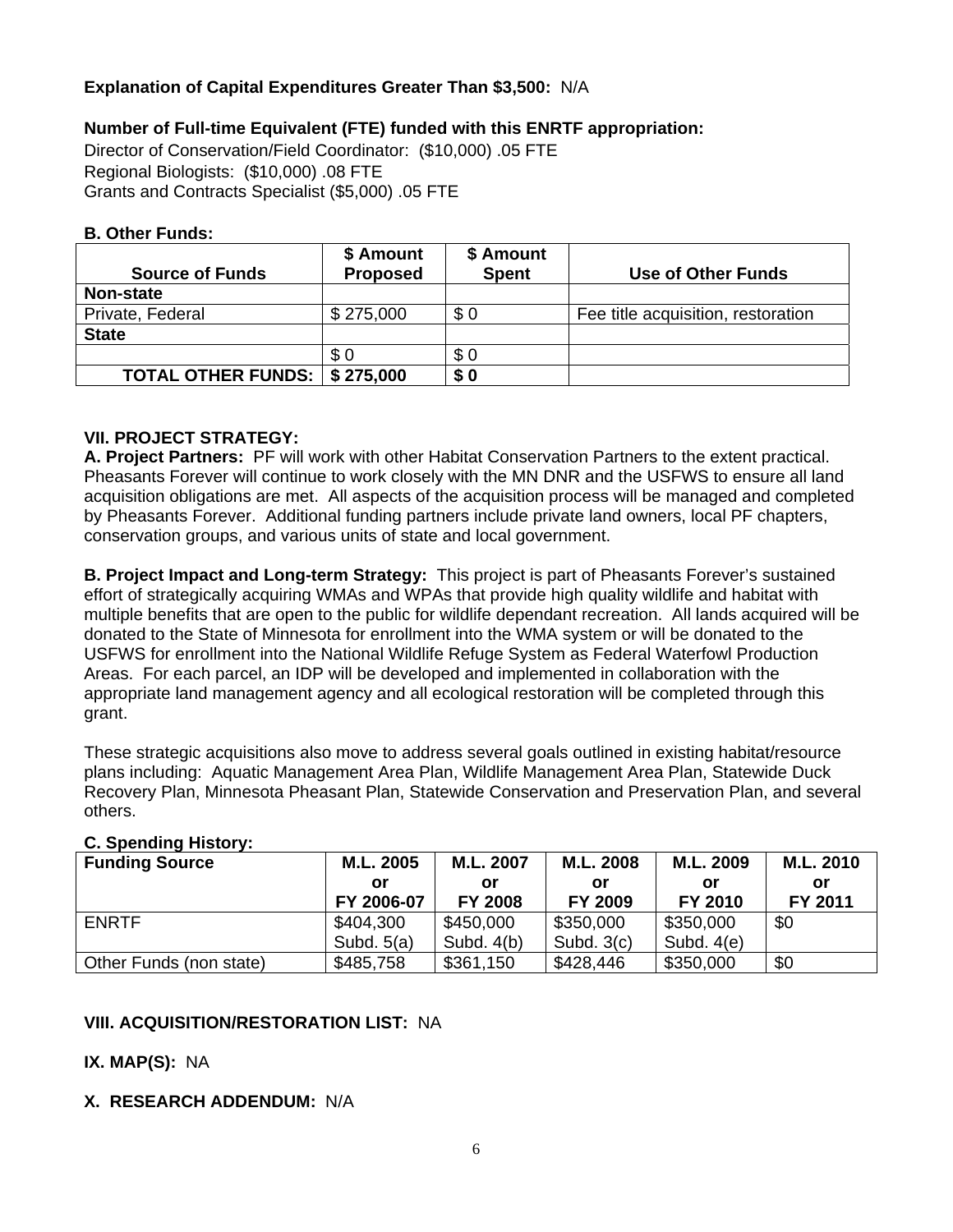#### **XI. REPORTING REQUIREMENTS:**

Periodic work plan status update reports will be submitted not later than November 30<sup>th</sup> 2011, May 31<sup>st</sup> 2012, and November 30<sup>th</sup>, 2012. A final report and associated products will be **submitted between June 30 and August 1, 2013 as requested by the LCCMR.**